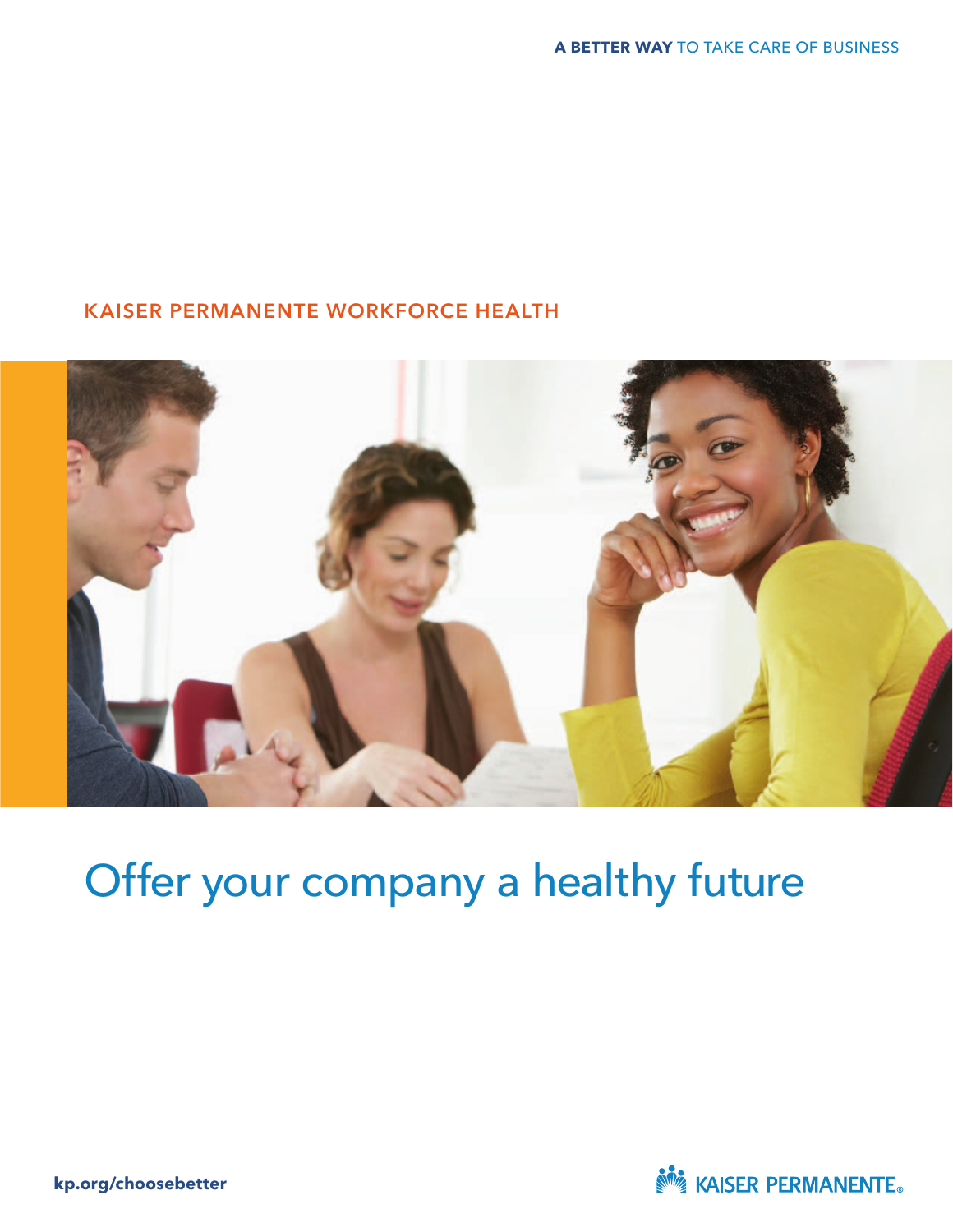

#### The high cost of poor health: additional costs per employee

A big part of these costs is the toll chronic<br>
conditions take on productivity – cigarette conditions take on productivity — cigarette breaks alone cost more than \$3,000 in lost productivity per employee per year.<sup>1</sup> That's in addition to the potential impact of disability and workers' comp costs. Employees with diabetes and obesity are more likely to get hurt at work and take longer to recover.<sup>2</sup>

<sup>1</sup> Berman et al., tobaccocontrol.bmj.com, June 3, 2013; <sup>2</sup> Hawrylak,<br>*Obesity Journal,* January 14, 2013; <sup>3</sup> See note 1; <sup>4</sup> NBCH, February 2012; <sup>5</sup> Van Nuys et al., American Journal of Health Promotion, May/June 2014; <sup>6</sup> Kowlessar et al., JOEM, May 2011.

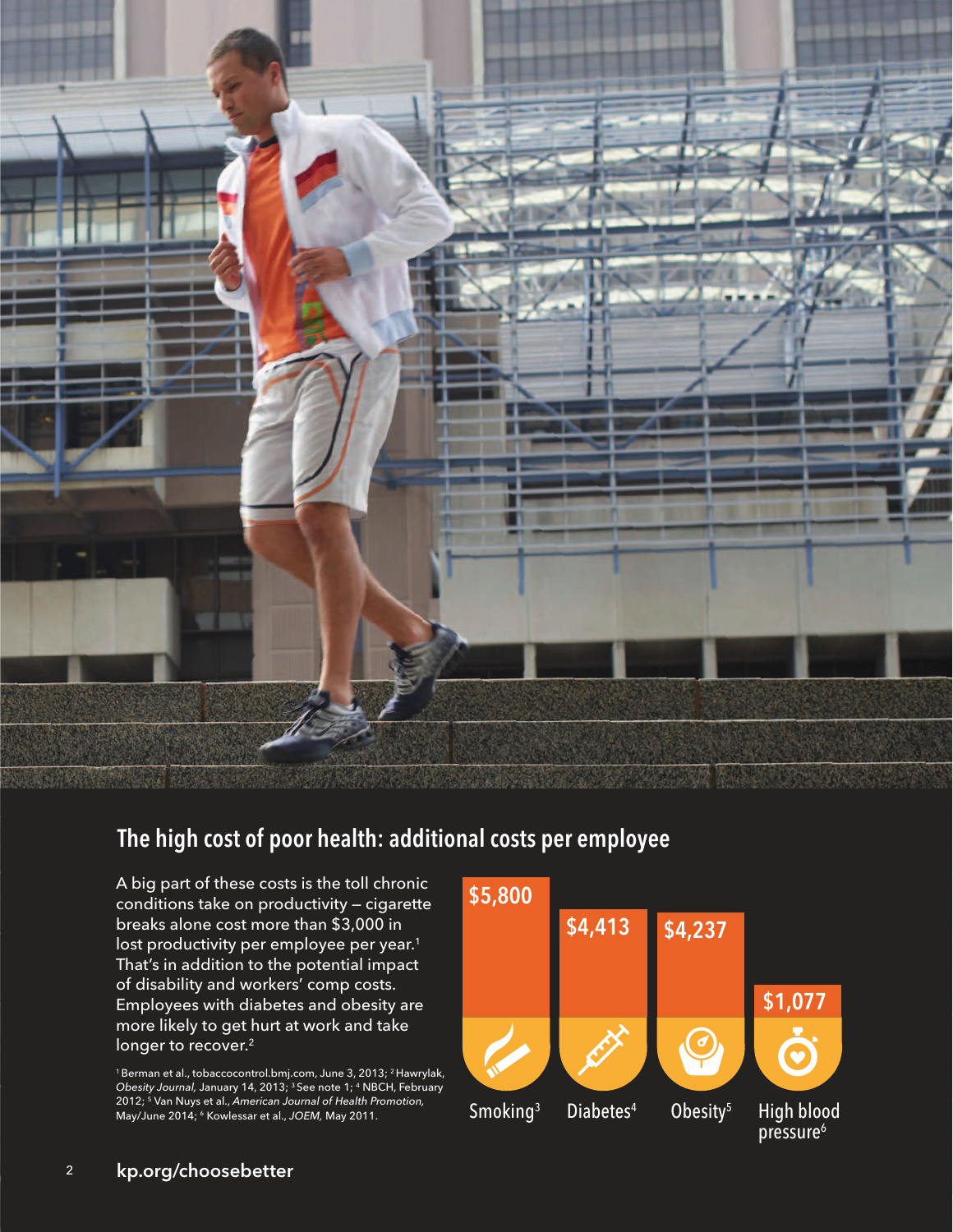# A blueprint for a healthier business

Health care costs continue to rise well above inflation, and as a result, many employers are making changes to their benefit strategies. The bulk of these changes work by shifting more financial responsibility to employees. While this may lower your short-term costs, it doesn't address the cause behind this upward trend — the health of your employees.

That's where building an effective workforce health strategy comes into the picture. By keeping your employees engaged and productive, you can help control current cost trends and prevent future costs from escalating.

#### Behavior change — your key to success

Ten common and preventable health risk factors — including a lack of exercise, stress, and poor eating habits – make up 20 percent of your health care costs.<sup>1</sup> With so many health conditions linked to behavior and lifestyle choices, you have a real opportunity to drive down costs and help your employees live healthier lives. While simple participation is an important start, encouraging lasting behavior change is the key to improving their long-term health and your bottom line.

By driving behavior change, you can engage your employees at an individual level. And while you can take steps on your own, you need a partner who can address the health of all your employees - consistently and on a larger scale. A growing number of organizations are looking at how to leverage these population health management principles to improve care. Through a complex system of interventions, this approach aims to keep a defined group of patients healthy and avoid costly hospitalizations and treatments. But making it work in practice takes a level of coordination and automation that's beyond the capabilities of most providers.



Percentage of employers who say they offer wellness programs but don't have a formal health and productivity strategy



Percentage of employers who say they plan to create a formal health and productivity strategy in the next three years<sup>2</sup>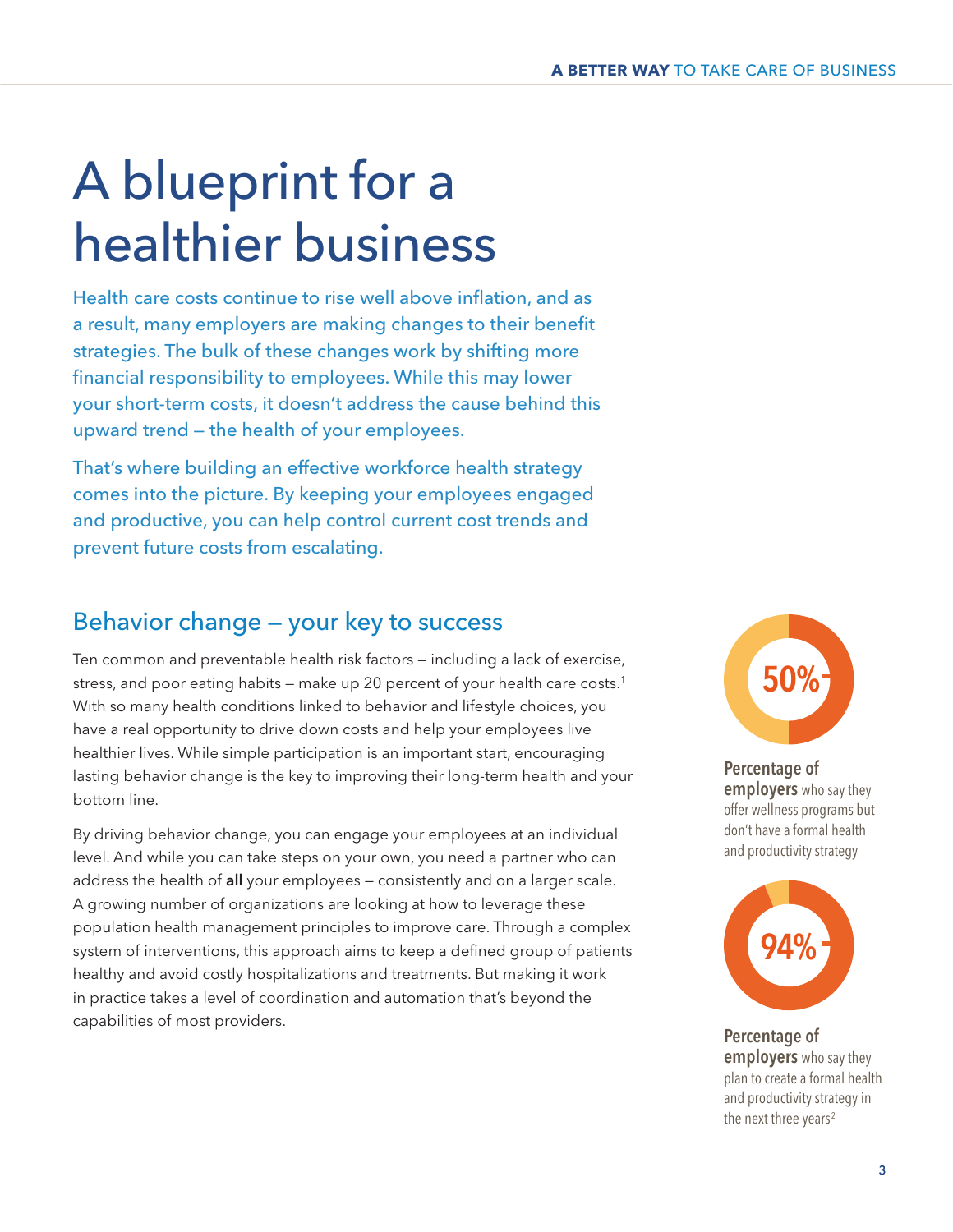### Leading the way in population health management

Integrated care helps us deliver on the mission of population health management in ways that third-party workforce health vendors can't. And that's alongside personal touches like letting employees see physicians' gender, language, and cultural information, so they choose doctors they feel comfortable with. It's the approach we've taken for nearly 70 years, and it's built into the way we provide care.



#### It starts with prevention

Our electronic health record system allows us to make sure members are up to date with preventive care. Embedded electronic alerts remind every Kaiser Permanente caregiver about a member's upcoming or overdue screenings — even across specialties. And access to pharmacy records and information about drug allergies helps doctors avoid duplicate prescriptions and possible drug complications.

#### 2 Proactive disease management

Symptom profiles and disease registries allow us to identify and test employees early, before chronic conditions get worse. Based on their risk levels, they're automatically enrolled in care programs, no sign-up required. This means employees are less likely to slip through the cracks, and you get a more accurate picture of how chronic conditions are affecting your workforce.

#### 3 Engaged employees

Your employees with Kaiser Permanente coverage have easy access to tools and resources to actively manage their health no matter where they are. Primary and specialty care, lab, pharmacy, and many other services are located in the same building, which means less time away from work. Outside of the traditional medical office setting, employees can conveniently get care by phone, email, and online — without paying a copayment.



Partner with a workplace wellness pioneer

Let us share with you what we've learned as a recognized leader in workplace wellness. The National Business Group on Health has named Kaiser Permanente a "Best Employer for Healthy Lifestyles" for the fourth consecutive year.3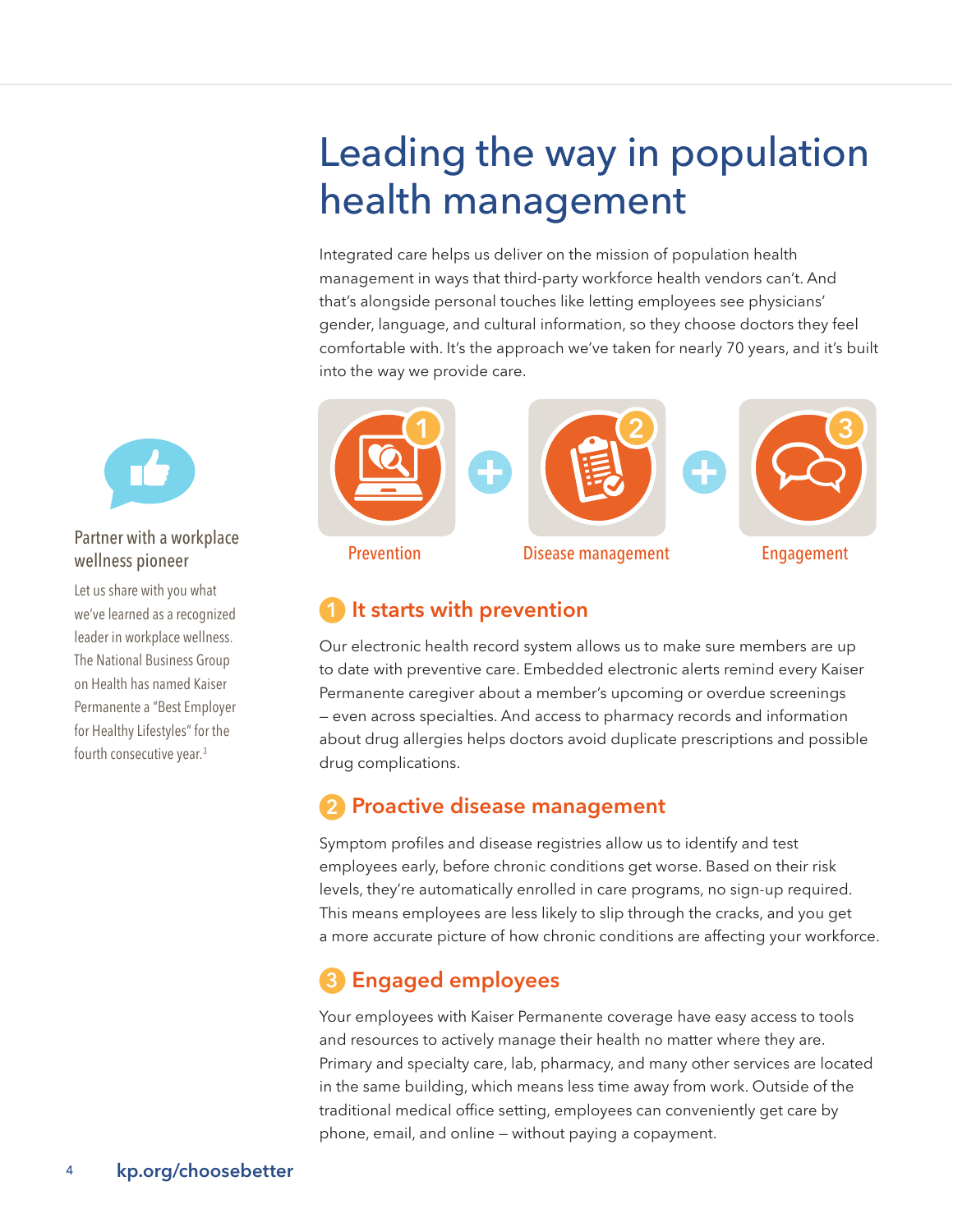#### Real results from real employers

"Kaiser Permanente is able to provide wellness solutions that are beyond just a menu of options, but meet us where we and our employees are in the wellness journey."

 — Pamela Gibson San Mateo County

"It is apparent that the Kaiser Permanente team really believes in the programs they offer. The team also offers great ideas in how to help employees understand the benefits of being committed to their health and well-being. This commitment and support provides a level of confidence when introducing and offering the programs to employees."

 — Cindy McCoy NEC Corporation of America

#### Engaging employees outside the workplace

Whether they're trying to keep healthy or looking for a little encouragement to get started, your employees can conveniently find the tools and resources they need.

> **Online –** Using a smartphone, tablet, or computer, employees can schedule appointments, order prescription refills, view lab tests, download apps to engage in fitness activities, and more.4

╢╢

At home – Employees can take advantage of Wellness Coaching by Phone, interactive healthy lifestyle programs, and special rates on fitness programs.

At our facilities – All caregivers are connected to the same electronic health record system, helping members get the right care at the right time. Plus, employees can choose from 3,800 health-promoting classes.



#### Email improves health

We studied more than 35,000 members with diabetes, hypertension, or both and found that those who communicated with their doctors via email had higher screening rates and better health outcomes in blood sugar, cholesterol, and blood pressure control than those who didn't.<sup>5</sup>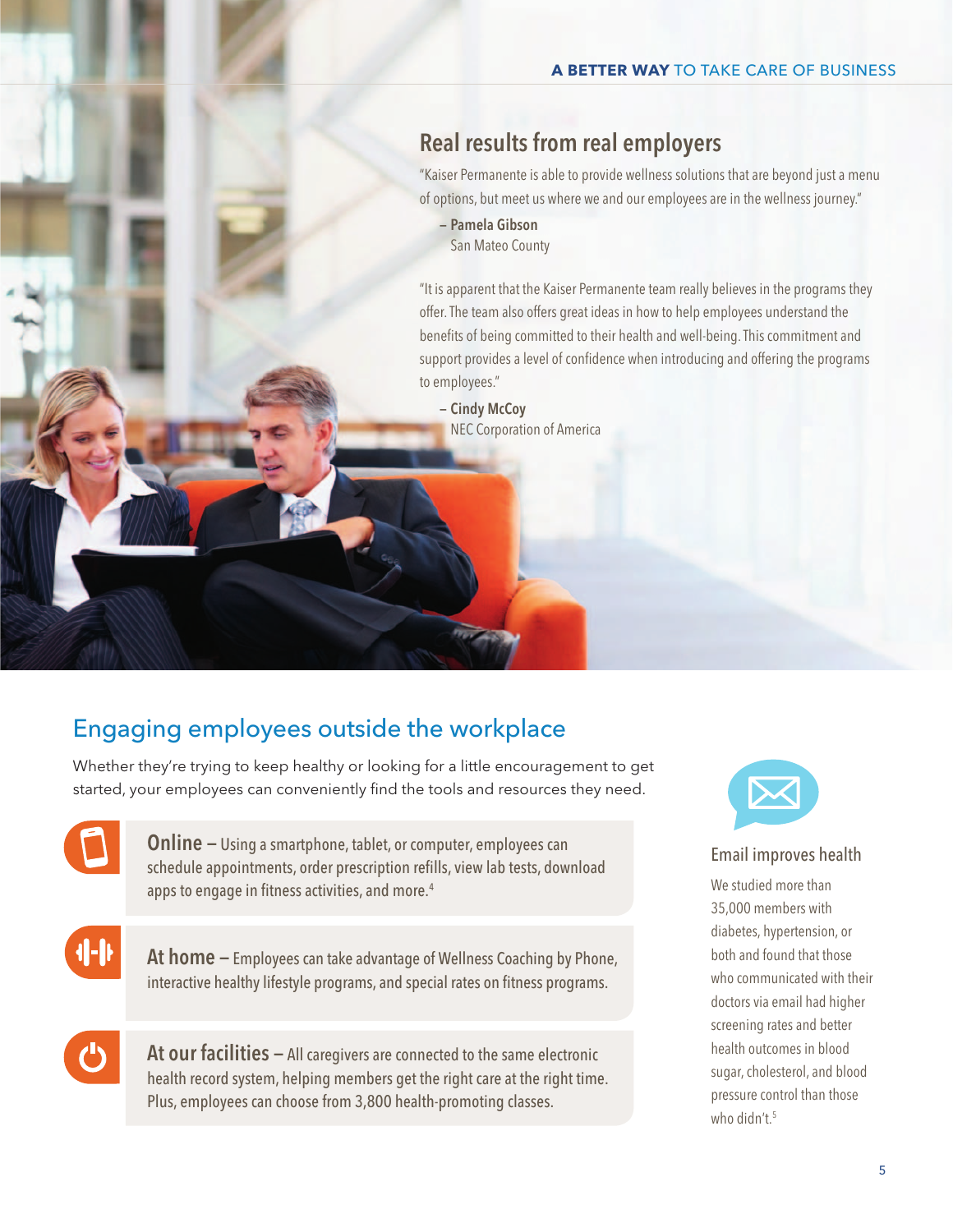### Building a culture of health

Any business, no matter how small, can create a culture of health in the workplace. It involves educating employees about health issues, offering programs that support healthier behaviors, and making health-related objectives part of your corporate policy. By following our four-step model, you'll lay a foundation for getting leadership on board with your plan, organizing your program activities, and making it easy for your employees to adopt a healthy lifestyle.





#### Leading by example

Our workforce health efforts began with our own employees, and now we're sharing what we've learned with other employers. Since our wellness programs rolled out to all our regions in 2010:<sup>6</sup>

- smoking and cholesterol statistics have improved
- BMI average for our employees has remained steady
- blood pressure is at healthy levels for nearly all of our employees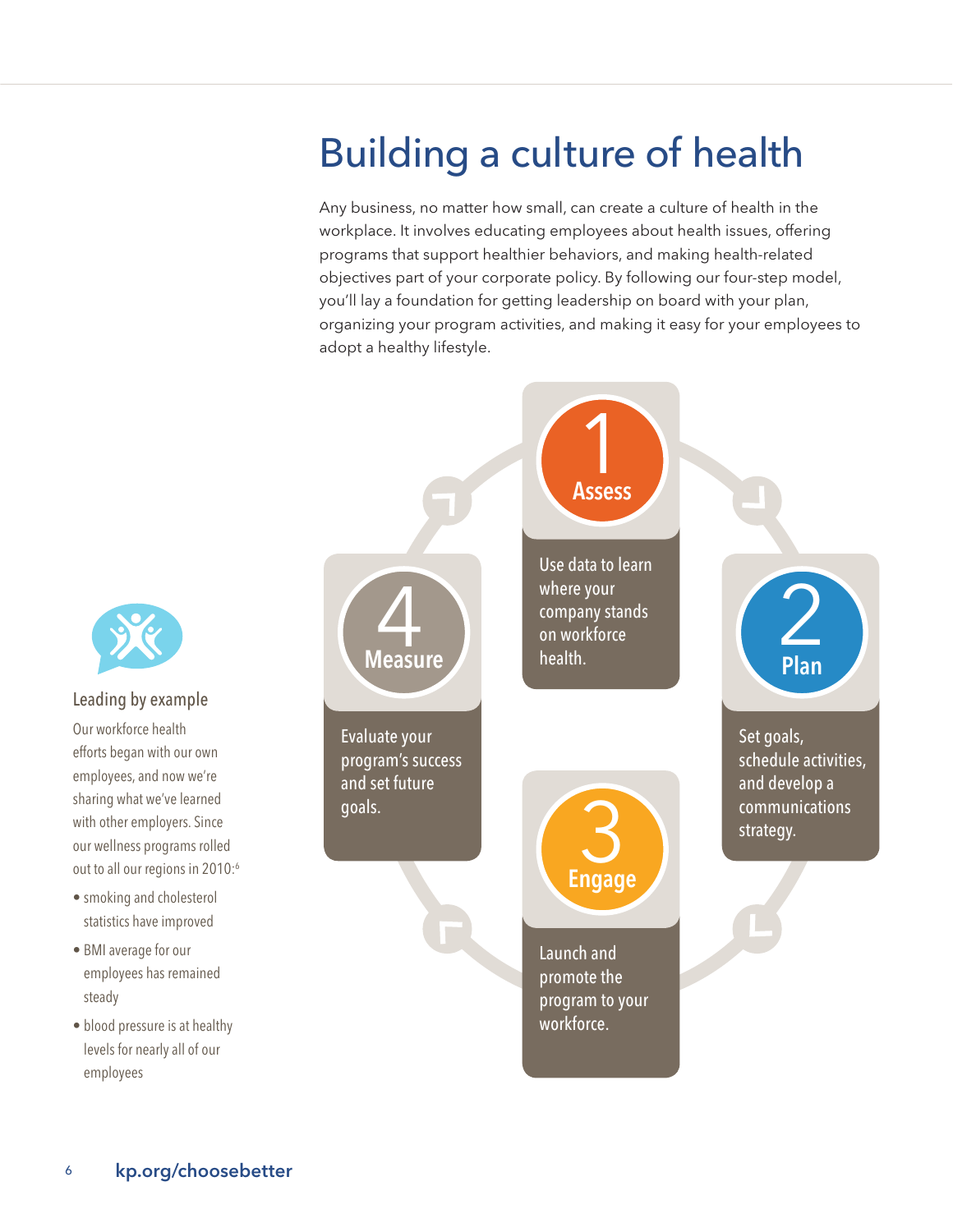### Tools and resources

On your path to a healthier workforce, you have access to a comprehensive suite of tools and resources. Some of these offerings may require additional fees. Find more information by visiting the workforce health section at kp.org/choosebetter.

|                                                                                                                                                                                                                                                                                                                                                    | On-site services <sup>1</sup>                                                                                             |                                                                                          |
|----------------------------------------------------------------------------------------------------------------------------------------------------------------------------------------------------------------------------------------------------------------------------------------------------------------------------------------------------|---------------------------------------------------------------------------------------------------------------------------|------------------------------------------------------------------------------------------|
|                                                                                                                                                                                                                                                                                                                                                    | ◆ biometric screenings (blood pressure, body<br>mass index, cholesterol, glucose) <sup>2</sup>                            | $\blacktriangleright$ Healthy Picks<br>(vending machines with healthy snacks)            |
|                                                                                                                                                                                                                                                                                                                                                    | $\blacktriangleright$ flu clinics <sup>2</sup>                                                                            | $\blacktriangleright$ Mobile Health Vehicle <sup>2</sup>                                 |
|                                                                                                                                                                                                                                                                                                                                                    | $\blacktriangleright$ health promotion classes (reducing stress,<br>quitting smoking, managing weight, etc.) <sup>2</sup> | $\blacktriangleright$ The FruitGuys®<br>(produce delivery to your worksite) <sup>2</sup> |
|                                                                                                                                                                                                                                                                                                                                                    | <b>Interactive toolkits and guides</b>                                                                                    |                                                                                          |
|                                                                                                                                                                                                                                                                                                                                                    | <b>◆ Starting a Workforce Health Program Guide</b>                                                                        | ◆ Walking for Workforce Health Toolkit                                                   |
|                                                                                                                                                                                                                                                                                                                                                    | $\blacktriangleright$ Healthy Meetings Guide                                                                              | <b>◆ Wellness Committee Toolkit</b>                                                      |
|                                                                                                                                                                                                                                                                                                                                                    | ← Maintain Don't Gain Toolkit                                                                                             | ◆ Workforce Health Resource Guide                                                        |
|                                                                                                                                                                                                                                                                                                                                                    | <b>◆ Tobacco-Free Campus Toolkit</b>                                                                                      |                                                                                          |
|                                                                                                                                                                                                                                                                                                                                                    | <b>Online programs and tools</b>                                                                                          |                                                                                          |
|                                                                                                                                                                                                                                                                                                                                                    | $\blacktriangleright$ healthy lifestyle programs (health coaching) <sup>3</sup>                                           | <b>◆</b> online health videos                                                            |
|                                                                                                                                                                                                                                                                                                                                                    | $\blacktriangleright$ kp.org educational tools                                                                            | $\blacktriangleright$ Total Health Assessment <sup>3</sup>                               |
|                                                                                                                                                                                                                                                                                                                                                    | (health and drug encyclopedias, health<br>calculators, symptom checker)                                                   | $\blacktriangleright$ Total Health Radio<br>(online radio show and podcast)              |
|                                                                                                                                                                                                                                                                                                                                                    | Other resources                                                                                                           |                                                                                          |
|                                                                                                                                                                                                                                                                                                                                                    | $\blacktriangleright$ Wellness Coaching by Phone <sup>3</sup>                                                             | $\blacktriangleright$ Every Body Walk! (app that turns                                   |
|                                                                                                                                                                                                                                                                                                                                                    | <b>↓</b> tips and resources for flu prevention                                                                            | smartphones into pedometers)                                                             |
| <sup>1</sup> Not available in all regions. These value-added services are extra services provided by entities other than Kaiser Foundation Health Plan. These<br>entities may change or discontinue offering these services at any time. KFHP disclaims any liability for the services provided by these entities.<br><sup>2</sup> Fees may apply. |                                                                                                                           |                                                                                          |

<sup>3</sup> These programs are free to Kaiser Permanente members and available to nonmembers for a fee.